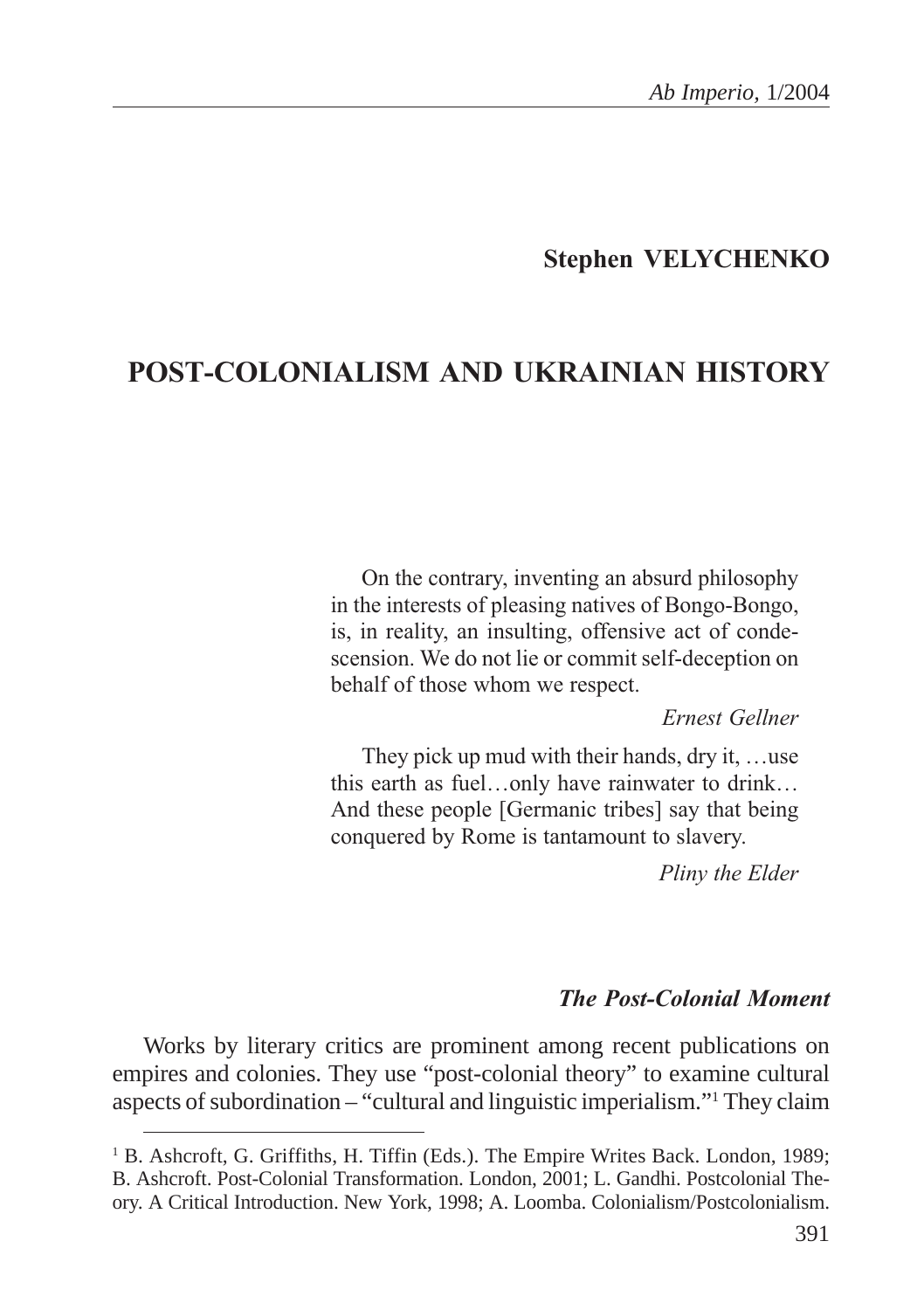that literature from formerly "colonized" countries is a distinct unit of study, that power, which they do not distinguish from authority, is epistemological rather than material and that foreign rule – indiscriminately termed "colonialism" – was primarily a cultural-linguistic phenomenon. Assuming that domination and liberation were dependent on knowledge and culture, they focus their analysis on writers as the servants or critics of foreign rule. Practitioners assume that peoples' central concerns are "resistance" and their national identity, and claim that because rule rests on mental attitudes rather than might, domination will continue for as long as the mental attitudes imposed by ruling foreigners persist among subject natives regardless of other circumstances. In so far as post-colonialists are anti-modernist and reduce identity to culture, they incline, like nationalists, to nativist politics and to regard cultural nationalism as the antidote for the injuries of foreign rule. By restricting imperial-colonial relationships to literary-cultural spheres, post-colonialists implicitly assign to themselves the key role in explaining domination and liberation, and offer post-colonialism as a therapeutic theory for once colonized peoples. They seem to think that bad, white European males with their technology and logic did worse things to good, non-white non-Europeans than they did to each other or that non-Europeans did to themselves.

The most outspoken claim that identities are biological and immutable; that liberation demands that these identities be reclaimed so as not to be lost – that they be reinforced rather than transcended. This coincides with the views of pre-independence separatist nationalists to produce a curious alliance of the pre-modern with the post-modern. Like nationalists and "Third World" Marxists, postcolonialists regard accounts of the past that question former rulers' malevolence and destructiveness as apologetics that perpetuate subordination. Forgetting their pedagogic role as illuminators of primary texts, literati turned radical post colonialists in modern representative democracies imagine that, like Belinsky or Pisarev in tsarist Russia, they too must have a political function and that post-colonialism should be inculcated at universities. They reinforce their involvement in politics not as citizens but as professors of literature with the claim that reality is not some-

London, 1998; A. J. Lopez. Posts and Pasts. A Theory of Postcolonialism. Albany, 2001; B. Moore-Gilbert. Postcolonial Theory. Contexts, Practices, Politics. London, 1997; L. Tuhiwi-Smith. Decolonizing Methodologies. London, 2001; G. Prakash. Postcolonial Criticism and Indian Historiography // Social Text. 1992. Nos. 31/32. Pp. 8-19. J. Jenkins (Ed.). The Postmodern History Reader. London, 1997 includes some articles presenting the case against.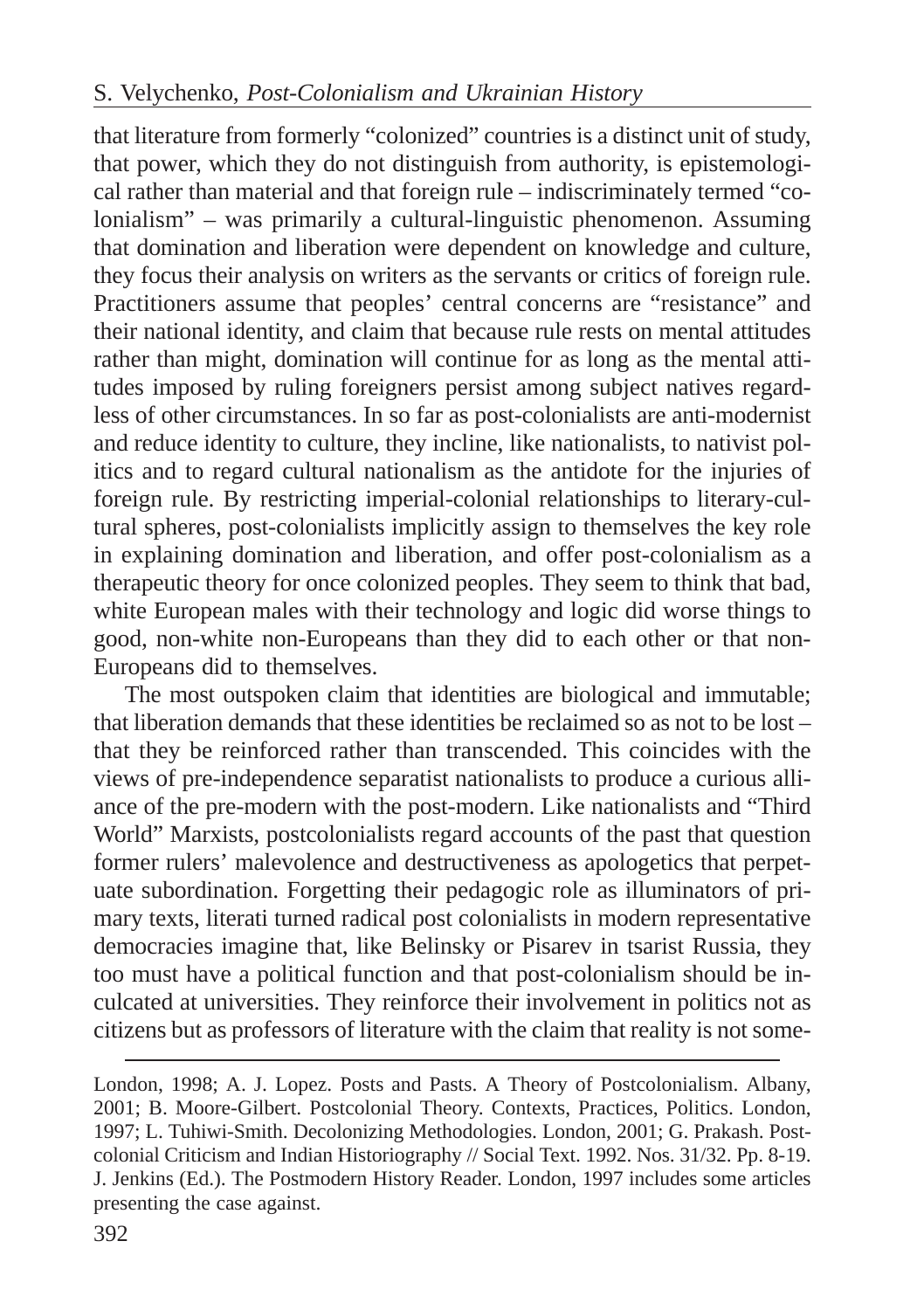thing given and that art is not simply a representation of an external world, but that our understanding of the world is determined by how we represent it. In its extreme form, this hypothesis claims that how we talk and think about something determines what that thing is. Reality consists of rhetorical forms, like metaphors, whose principal medium is language, and if we change our metaphor, we will change our reality. In other words, nothing is what it seems as reality is only what we think it is and, by extension, there is no difference between fact and fiction or myth and modern historical writing. By virtue of their function as qualified persons who can interpret how we make our world through "representations," radical literati see themselves as a vanguard of "progressive change" engaged in "constructing" new myths. These purportedly will explain to all "how they are produced as modern subjects" and how "memory is internalized in their lives" much better than mere fact-based historical writing. From this perspective, supposedly, we can change the status of former colonized natives by reinterpreting how they were "represented" in literature. No need to form guerilla armies or storm Winter Palaces. Even reading becomes a political act.

Within the field, a moderate group has clarified that they are interested in how the ruled expressed their experiences of domination in literature and not in the domination itself. "Moderates" accept the universal validity and accessibility of "western scientific knowledge" and its ability to recognize and "represent" the oppressed and "the marginal." They accept that reality cannot be reduced to appearances and that while people sometimes do not mean what they say, it is plain wrong to create out of this a theory that argues no one ever means what they write and that nothing can be communicated explicitly and precisely. The moderate's attitude to nationalism is ambivalent. At best, it is a necessary evil; useful when used to mobilize the oppressed, but not when it undermines other interests and identities. National identities are hybrid, multiple, and mutable. Those of ruler and ruled both change due to contact with each other, and viable post-independence identities tend to be a product of compromise between pre-independent nationalists and imperial/Creole identities. Cultural nationalists would probably agree with moderate post-colonial accounts of cultural/national issues in the pre-independence literature of formerly dominated minorities.

Critics outside the field have serious doubts about post-colonialism.2 They see little novelty in its claim that we must know the past to know

<sup>&</sup>lt;sup>2</sup> G. Huggan. The Post-Colonial Exotic. Marketing the Margins. London, 2001; P. Hallward. Absolutely Postcolonial. Manchester, 2000; D. Kennedy. Imperial History and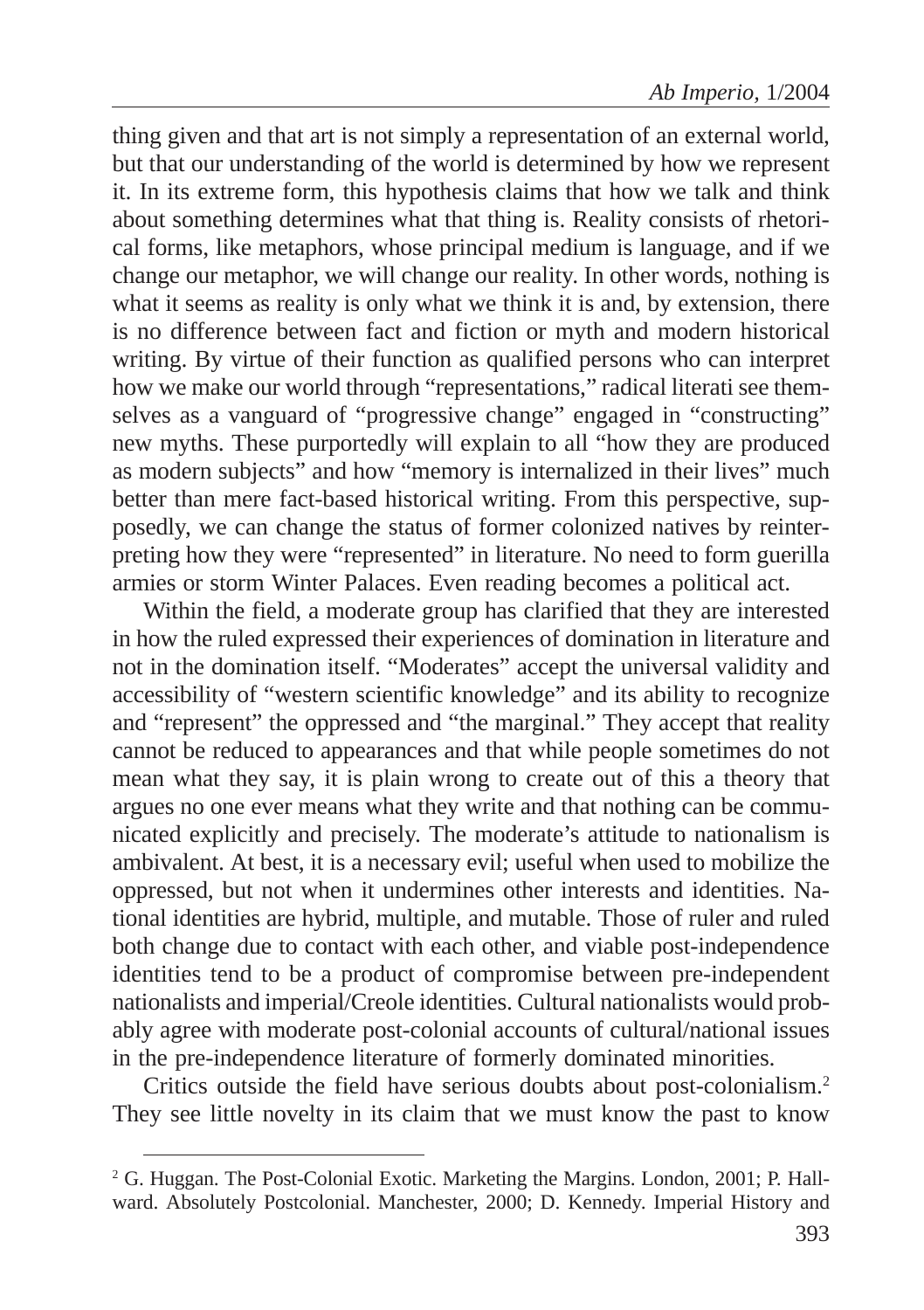ourselves or that cultural identity is significant. Edmund Burke and Herder told us that language and culture are politically important. Rousseau claimed that they can serve as a theoretical basis of resistance to oppression. He identified the spiritual, rather than the material, as the repository of conquered peoples' national culture and associated independence with that spiritual identity in his condemnations of the French invasion of Corsica and the Russian invasion of Poland. The cultural self-assertion born of resentment and envy would guarantee the ultimate triumph of the indigenous over the foreign. Herbert Spencer observed that peoples of different backgrounds often could not understand each other's motivations or behavior. Jakob Burckhardt and Mark Bloch drew attention to the importance of culture and ritual as evidence. Louis Gottschalk, Denis Hay, and Alfred Cobban drew attention to the ambiguities of language and meaning; John Pocock and Quentin Skinner pointed out that what ideas and concepts mean changes over time. Post-colonialists, however, ignore these authorities and do not trace their intellectual origins through them. They recognize as their mentors a group of thinkers composed primarily, though not exclusively, of expatriate Algerians and Bengali Indians who, in turn, do not cite the aforementioned persons in their work. Post-colonialists interested in the Middle East do not cite Bernard Lewis, but Edward Said.

Post-colonialist writing is enveloped in obtuse postmodernist/poststructuralist theorizing and neologisms. Critics reject much of it as gibberish that tells us what we already know in language we cannot understand. There are no grounds whatsoever, they note, to dispense with the conventional combination of geographical, chronological, generic and thematic labels used to categorize literature, particularly because the literature that postcolonialists claim is a definable object of study is in reality so diverse that it is impossible to include it within a single conceptually coherent definition. Post-colonialists mistake their concepts for something real; treating "narratives" and "discourse" as if they had material existence apart from the reality they refer to. Universities, critics continue, are not places for inculcating theories, but examining them. Teachers must be aloof not be-

Post-colonial Theory // Journal of Imperial and Commonwealth History. 1996. No. 3. Pp. 345-363; J. M. Mackenzie. Orientalism. History, Theory and the Arts. Manchester, 1995; A. Sokal, J. Bricmont. Intellectual Impostures. London, 1998; D. Washbrook. Orients and Occidents: Colonial Discourse Theory and the Historiography of the British Empire // W. R. Louis (Ed.). The Oxford History of the British Empire. Oxford, 1999. Pp. 596-611; K. Windschuttle. The Killing of History. New York, 1996; B. Lewis. Islam and the West. New York, 1993.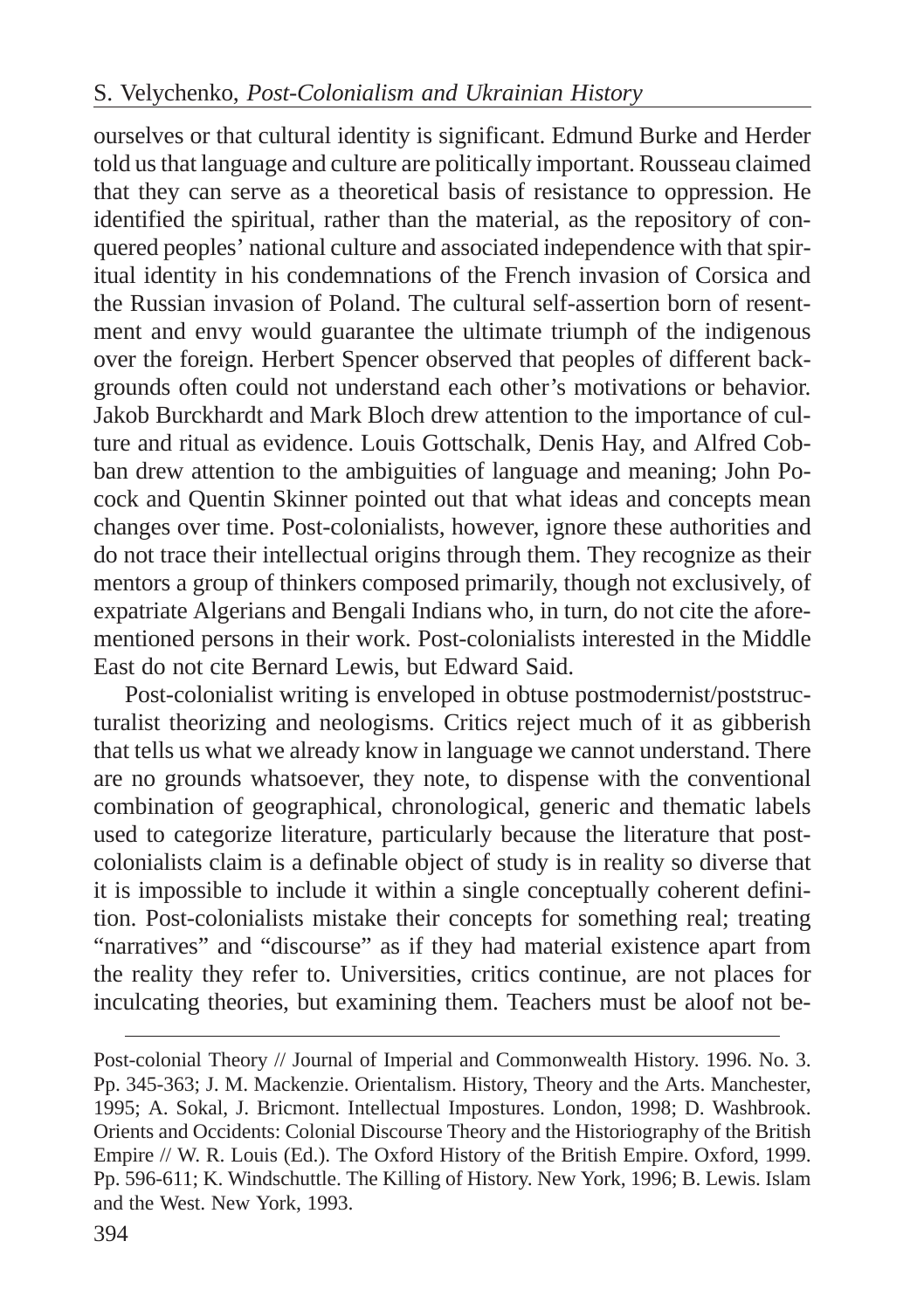cause they should not have interests themselves, but because their position obliges them to suspend those interests to pursue dispassionate understanding. Critics charge post-colonialists with confusing cause and effect, ascribing conscious intent to diffuse unrelated activities, incorrectly using "colonialism" as a synonym for dependency of any kind, and reducing foreign rule to an ubiquitous, intentionally constructed system of servitude within which the manner how rulers understood their subjects was in itself the principal form of domination. Early post-colonialists had no idea of the intellectual history of the basic ideas they used, like imperialism and colonialism, and were ignorant of modern historical scholarship about empire and colonies. They think all "resistance" is desirable or beneficial and depict "colonial" rule as a systematic implementation of a coherent plan that excluded all influences unrelated to the imperial connection. If, as post-colonialists claim, truth is an effect of power, how to account for the belief of embattled minorities throughout the ages that truth undermines power? Perhaps we should now say *potentia facebit te liber*, instead of *veritas facebit te liber*?

Post-colonial practitioners focus on intangibles like individual identity and psyches. They attempt to identify the cultural and psychological effects of imperial rule in the works of major writers and then they generalize various claims about the forms and receptions of those works into descriptions of the historical political situation in which the work was produced. Critics discover that "discourse" only means "text" for post-colonialists, which then turns out to be restricted to "literary text," which then shrinks to English-language writing. Sweeping generalizations are thus derived from a tiny body of evidence and the use of circular reasoning. These generalizations, in addition, transpose claims derived from psychoanalytic theory, itself a dubious body of thought, directly from individual mentality to society. Critics remind us that trauma is not transmitted through generations. Whether brutalization produces victims or torturers depends on individual decisions and circumstances, not assumed universal patterns of psychological damage.3 Where victims were "silent", we must accept that we cannot know their intentions and not read contemporary political-intellectual agendas into past struggles. In light of their shortcomings, Ernest Gellner considered postcolonialist studies "quite entertaining but intellectually insignificant." <sup>4</sup>

<sup>&</sup>lt;sup>3</sup> E. Gellner. The Psychoanalytical Movement. London, 1985; C. Merridale. Night of Stone. Death and Memory in Russia. London, 2000.

<sup>4</sup> See in particular Ernest Gellnber. Relativism and the Social Sciences. Cambridge, 1985; Idem. Postmodernism Reason and Religion. New York, 1992; Idem. Encounters with Nationalism. Oxford, 1994; Idem. Anthropology and Politics. Oxford, 1995.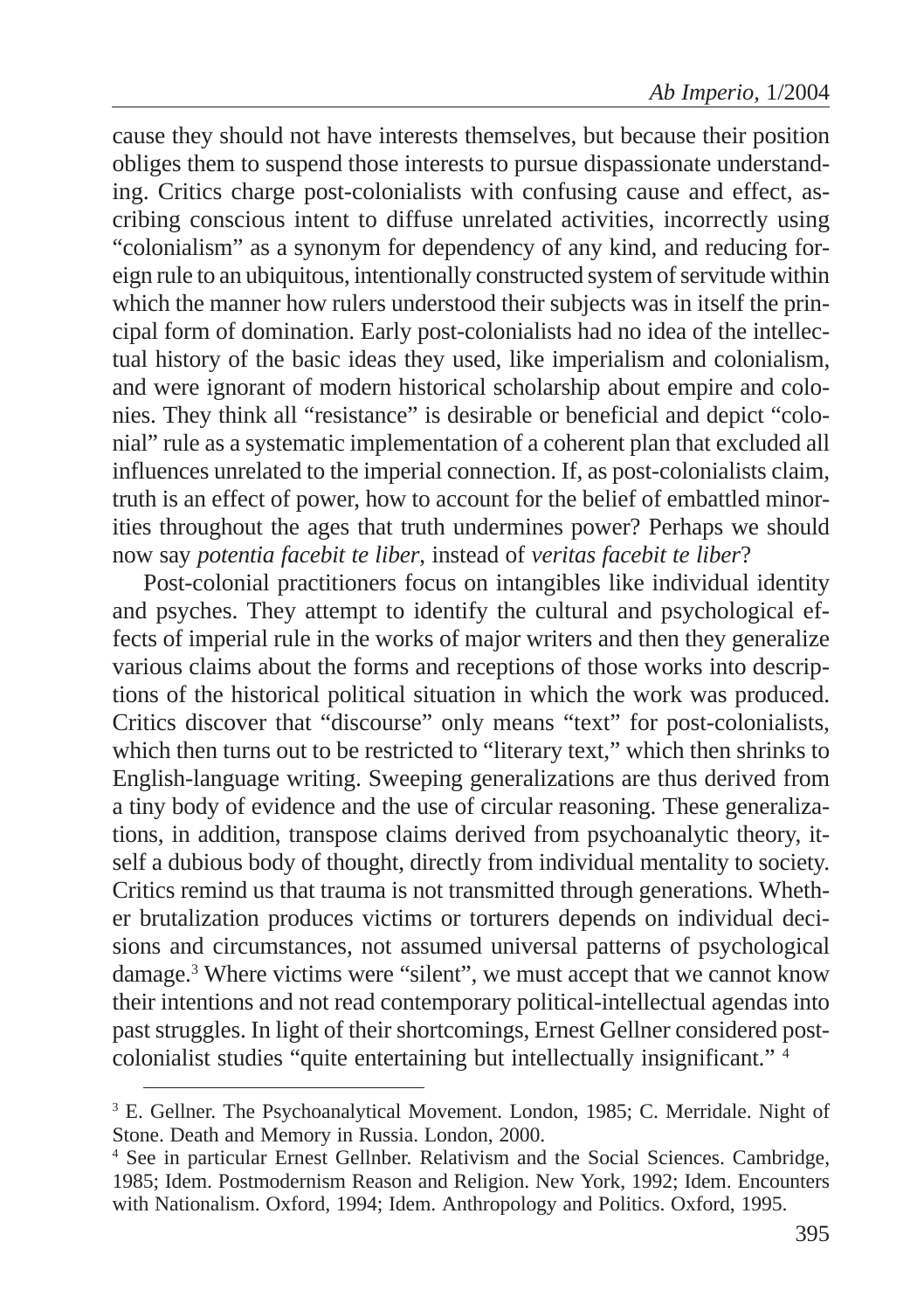### S. Velychenko, *Post-Colonialism and Ukrainian History*

Marxists point to a collusion between post-colonialism and the a-national cosmopolitan "global capitalist class" that neutralizes the potential of identity and culture to subvert domination and promote emancipation.5 During the 1980s, post-colonialists with jobs in the English departments of American universities and publishing houses began disseminating their views. At the same time, corporate managers with multi-national workforces and markets realized that knowing about and using local culture and language in business strategies would improve sales. Accordingly, business schools began providing a market for post-colonialist publications and hired its practitioners to teach aspiring executives about "culture" and "resistance to domination" in former colonies, so they could better manage workers and exploit/reconstruct identities in the advertising and marketing of commodities. Global corporations thereby make the poverty and exploitation they inflict via the international division of labor acceptable by treating them as "cultural differences" to respect in the name of tolerance and diversity. People who see advertisements and foreign branch-plant foremen using their language will have the illusion that they are not ruled by foreigners, will be less inclined to think themselves oppressed and to resist, and be more inclined to become foremen/manager-collaborators themselves.

Some of the above comments are unfair. In so far as post-colonialism is only a technique of literary criticism, there is no reason why it should be concerned with politics and economics nor why anyone outside the field of literature should be troubled by its dubious methods and preconceptions. In face of strong empirical criticism and public derision of this particular fad, moreover, former advocates are now abandoning ship – although whether they are jumping because they are concerned about scholarly merits or intellectual fashions remains unclear.<sup>6</sup> However, when the "Soviet Bloc" bloc collapsed and academics began looking for new words to designate the land in between Ireland and Japan, and new ways to think about the countries located there, they were influenced by post-colonialism. Not only had it just established itself as one of the trendy new turn-of the century "– isms," but practitioners began presenting this flawed literary method as a valid social theory. Historians began writing about subjects related to or

<sup>5</sup> A. Ahmad. In Theory: Classes, Nations, Literatures. London, 1992; A. Dirlik. The Postcolonial Aura: Third World Criticism in the Age of Global Capital. Boulder CO, 1997; Idem (Ed.). History After the Three Worlds. Lanham, USA, 2000; T. Eagleton. The Illusions of Postmodernism. London, 1996.

<sup>6</sup> G. C. Spivak. A Critique of Postcolonial Reason. Toward a History of the Vanishing Present. Cambridge MA, 1999.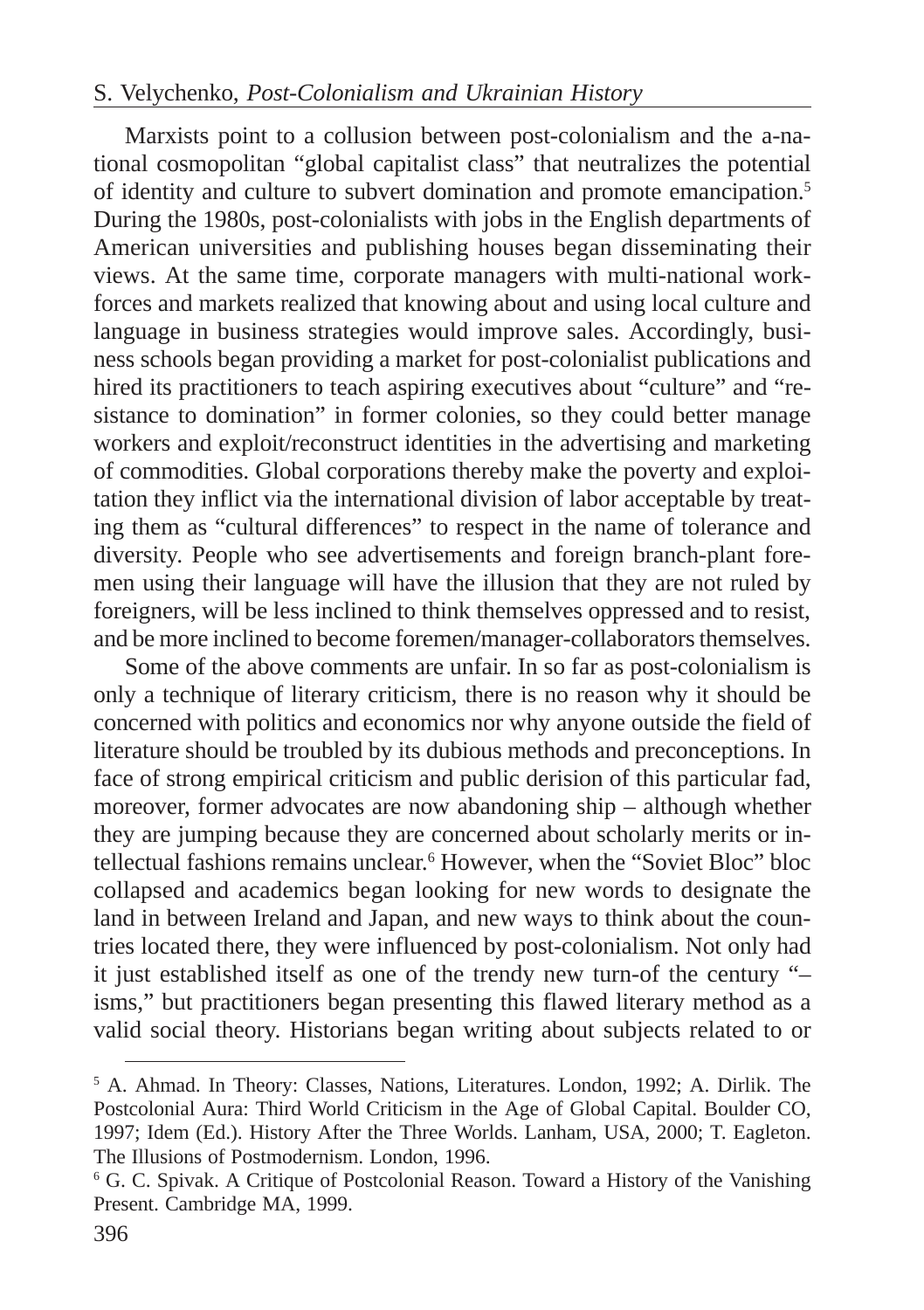derived from post-colonialism while English professors compiled "historical introductions" to post-colonialism.7 The latter are contrived histories resembling 1920s Comintern publications, without the Marxist terminology, and their appearance might lead some to wonder why political scientists don't begin writing about the aesthetic merits of Byron's verse. In any case, because the ship is still afloat with passengers and crew aboard, observers should not only have a vague awareness of post-colonialism's alleged merits, but also to know its shortcomings.

#### **Ukraine and Europe**

Most post-colonialists confine their interests to French, British, Spanish and Belgian overseas possessions after 1492. By the end of the century others, including some Ukrainian literary scholars and journalists, began looking at other countries in post-colonial terms.<sup>8</sup> As "moderates" they reminded us that politicized Ukrainian and Russian literati fought national battles in their novels. They argued that Ukraine's future will depend on its people adopting an identity that transcends nationalist/anti-colonial and imperial/colonialist divisions. They do not claim that the hybrid products of imperial cultural/biological mixing in Ukraine somehow make possible a liberation from an oppressive "Western modernity." While nationally conscious Ukrainians probably agree with these neo-nationalist accounts of literature focused on cultural scars left by Russian "colonial rule," some would reject the claim that a viable modern Ukrainian identity must incorporate elements that they identify as Russian and "foreign."

By describing Ukrainian-Russian relations in post-colonialist terms these individuals make Ukrainian points of view and grievances acceptable to some who otherwise might have ignored them. But whether post-colonialism tells us something about Ukraine that we otherwise would not know and whether it can or should be applied to Ukraine is doubtful.

If the Russian and Soviet empires were European empires and part of the "Enlightenment project," then Ukrainian issues would seem to be best

<sup>7</sup> R. J. C. Young. Postcolonialism. An Historical Introduction. Oxford, 2001.

<sup>8</sup> M. Pavlyshyn and J. E. M. Clarke (Eds.). Ukraine in the 1990s. Melbourne, 1992; M. Riabchuk. Vid Malorossii do Ukrainy. Kiev, 2000; Idem. Culture and Cultural Politics in Ukraine: A Postcolonial Perspective // P. D'Anieri, T. Kuzio (Eds.). Dilemmas of State-Led Nation Building in Ukraine. Westport Conn., 2002. Pp. 47-70; M. Shkandrij. Russia and Ukraine. Literature and the Discourse of Empire from Napoleon to Postcolonial Times. Montreal, 2001.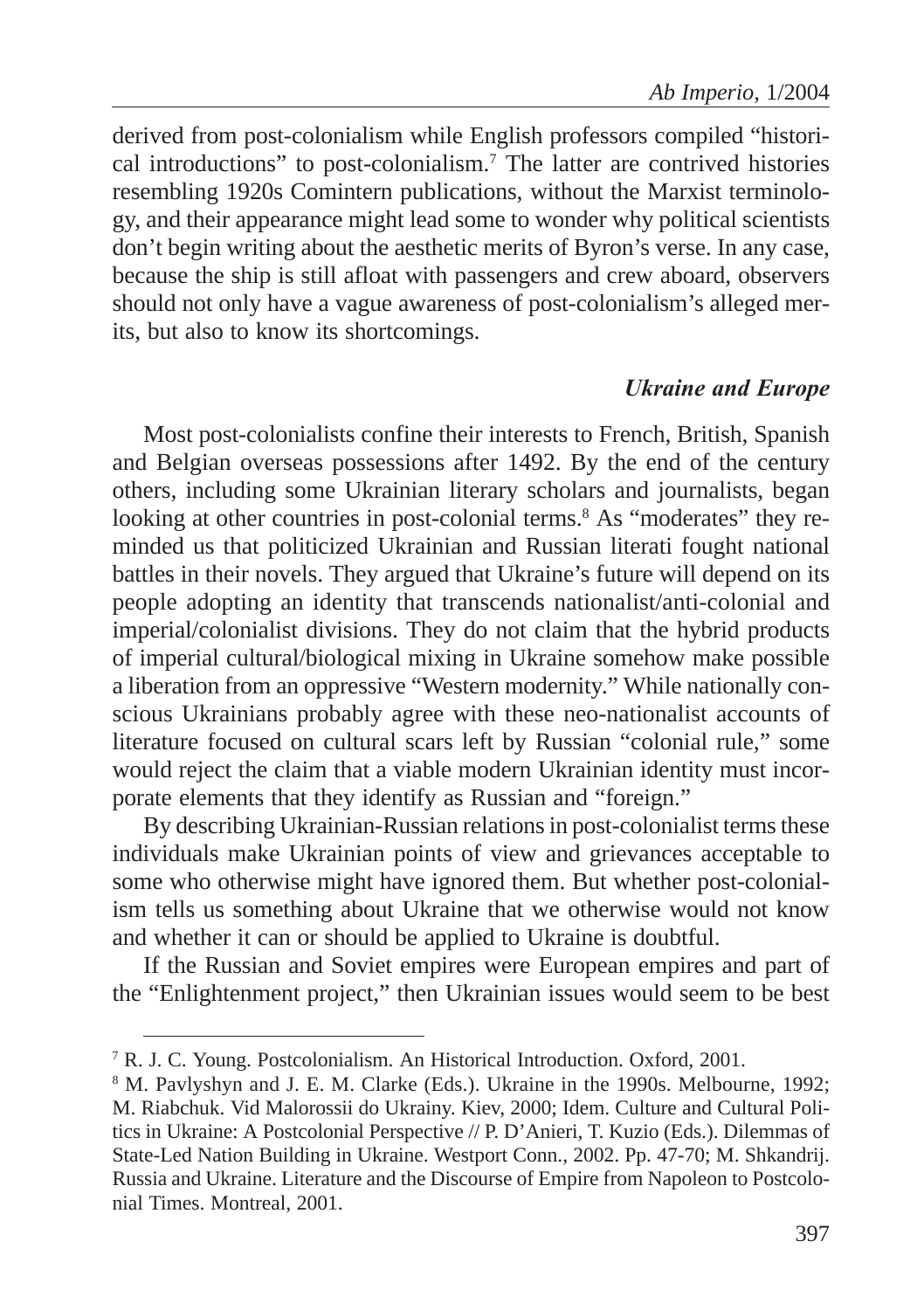understood in the context of European rule over non-Europeans and the model based on former overseas colonies would be a more appropriate comparative point of reference for Ukraine than continental European countries – even though few refer to territorially contiguous peripheral regions as "colonies." However, Ukrainians disagree among themselves over whether or not tsarist and/or Soviet Ukraine constituted a colony. Most did not think about their country in terms of global imperialism and colonialism nor did major theorists on these subjects include Ukraine in their work. Those who claim that Ukraine was a colony do not pursue the anti-enlightenment / "Third World" analogy very far.<sup>9</sup> Nationally conscious Ukrainians consider Russia "Asian," Ukraine "European/western", and want Ukraine in the EU. Nonetheless, if we accept that post-colonialism can be applied to Ukrainian subject-matter, then we might ask whether Ukraine can be simultaneously post-colonial and "European."

Peripheral rebellion and state fragmentation are not restricted to European overseas empires. They are also characteristic of European land empires. We can identify two waves of national separatism in western Eurasia prior to 1918: one between 1749 and 1789 (Scots, Greeks, Corsicans, Dutch, and Belgians), and a second between 1799 and 1848 (Irish, Norwegians, Finns, Belgians, Italians, and Greeks). Thus, Ukraine is not an anomaly in Europe because it emerged from the breakup of an empire in the  $20<sup>th</sup>$  century, like states in the so-called Third World. So did Poland, Czechoslovakia, Finland, Iceland, Malta, and Ireland. As of 1999, Ukraine was among the 22 of Europe's 38 states that sprang from imperial breakup between 1905 and 1991. Like most of these states, newly independent Ukraine is an authoritarian state and culturally dependent on its former ruler. Like them, Ukraine was a poor, peasant, and peripheral country before 1900 where the native peasant and elite cultures and languages were different. After independence, the above-mentioned countries eventually shed their self-image as inferior embattled minorities slated for disappearance. They evolved distinctive modern national traditions of thought and their former culturallinguistic insecurities became anachronisms. Within decades of independence, the educated in all these countries, except Ireland, had transformed their native cultures and languages into elite languages and cultures. There is no reason why a similar evolution cannot occur in Ukraine. Foreign rule can impart a sense of dependency or inferiority among dominated minori-

<sup>9</sup> S. Velychenko. The Issue of Russian Colonialism in Ukrainian Thought // Ab Imperio. 2002. No. 1. Pp. 323- 366.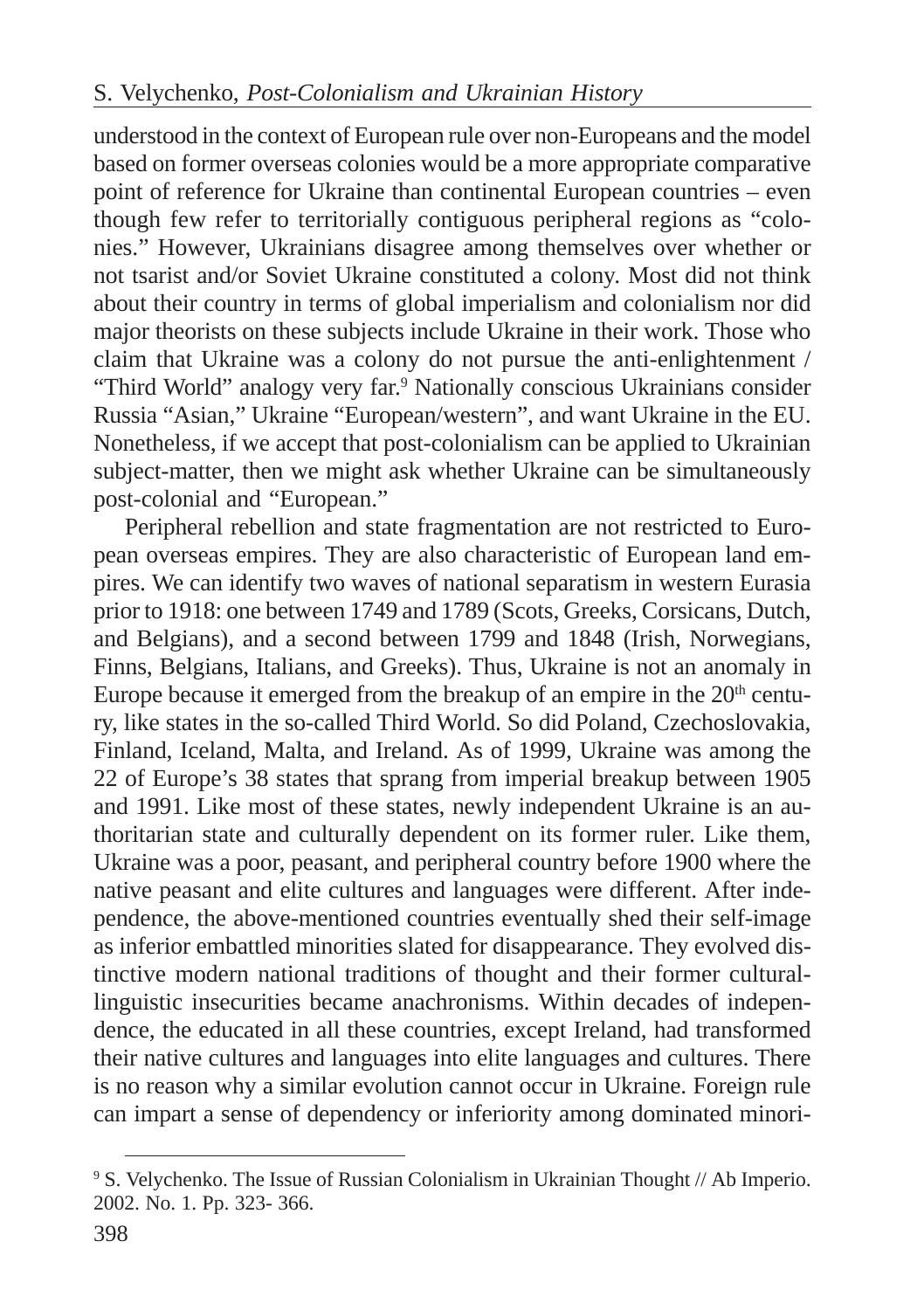ties, but this represents a constraint, not a barrier, whose persistence is determined by domestic, not external forces. Like other peripheral nations of Europe, Ukraine is partially industrialized, has a partially commercialized agriculture, urbanized late, and is still dependent on a larger regional context. Its vital statistics today are closer to those of southern European countries than those of Third World countries.

Characteristics generally regarded as typical of colonized Third World countries, therefore, are not anomalous in western Eurasia and Ukraine would not be any less European if we accept that it had been a backward dependent peripheral "colony" for most of its recent history. Political incorporation, violence and a "little brother" syndrome did not make Ukraine much different from Greece, Ireland or Norway, who were burdened by similar pasts.

Central government elites in western Eurasia, however, allowed peripheral elites to integrate into the larger state. Like other European peripheral peoples, but not overseas "colonial" subjects, Ukrainians were allowed to and did assimilate. The absence of such integration in Third World colonies restricted the horizons of the educated to local borders, fostered professional grievances, and laid the basis for a nationalism stronger than Ukraine's. Ukraine's past, marked by integration and complicity as much as exploitation and coercion was, therefore, atypical with respect to the Third World, but typical for small western Eurasian countries. Like Irish, Czech, and Greek national leaders, Ukrainian national leaders initially sought and received imperial acceptance and later sought freedom in rather than from Europe.

Ukraine is not the only country in western Eurasia whose past might be regarded as "colonial" and arguably it could be studied from a post-colonial perspective. Logically, we could compare Ukraine with any country anywhere that had ever been dependent –practically every country in the world except Sweden, Thailand, and Japan. However, this would mean disregarding not only the differences between foreign rule in different parts of the world, but all the other differences that exist between lands and peoples, and lumping them together into one category of countries with little or nothing in common except their one-time dependency. Can a flawed literary method with no clearly defined field of study have any analytical worth when applied as social theory to a set of objects sharing only one characteristic? If "post-colonial" refers to nothing more than some kind of vague condition shared by all people everywhere and anywhere at one time or another, then does it mean anything at all?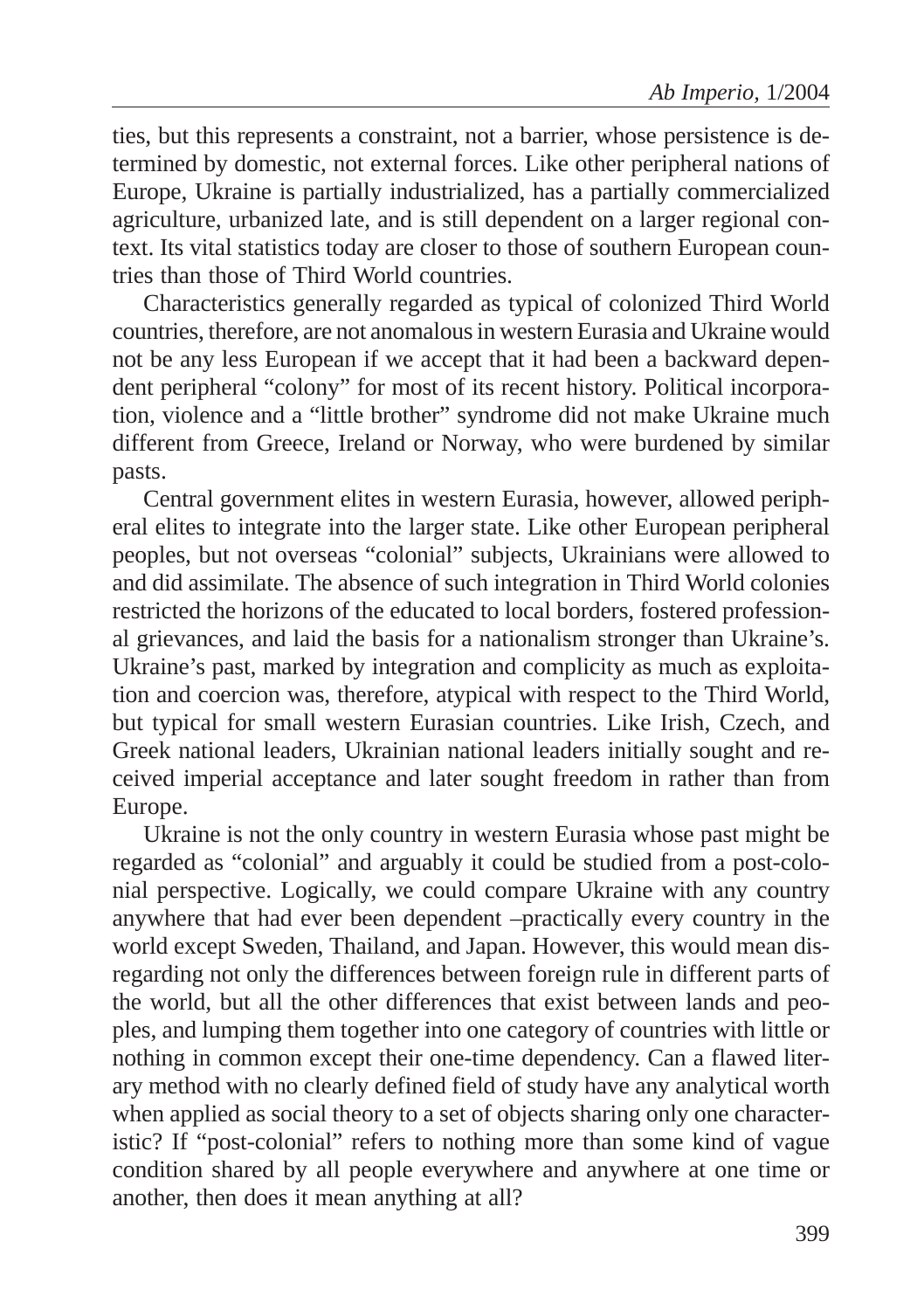### S. Velychenko, *Post-Colonialism and Ukrainian History*

What would characterizing China and Russia, once ruled by the Mongols; Switzerland, once ruled by Austria; the USA or Hong Kong or Uganda once ruled by Britain; France and Britain, once ruled by Rome; Korea, once ruled by Japan; the Congo, once ruled by Belgium; or Belgium, once ruled by France; as "post-colonial" tell us about them? That people there like elsewhere had once been dominated? That the new emerges from the old and identities are mutable? That the strong oppress or ignore the weak? That insecurities fade with time or authors have prejudices and perspectives? That literature reflects inequality and injustice? That politics is expressed through literature in societies where it cannot be expressed through representative institutions? That reason, progress and capitalism have undesirable consequences? These are truisms.

It is not an abstract post-colonial condition, but interests and conscious decisions that will determine where Ukraine's trade will flow and whether or not it again becomes a "Little Russia." When Washington terminated its financial subsidies in 1998, Ukrainian leaders faced the choice of attracting foreign corporate investment by implementing legal-economic reform, which meant destroying the basis of their personal wealth and power, or not reforming and relying on cheap Russian energy and ruble credits. They chose to do the latter because they wish to remain wealthy and in power. At the same time, Ukraine reduced its trade with Russia and is now set for membership in the World Trade Organization. Here again, it is not a post-colonial condition, but EU and US protectionism that might direct Ukrainian trade towards Third World countries.

### **Writing Ukrainian History**

Historians accepted literature as a source of evidence and that cultural history can supplement existing knowledge before the onset of post-colonialism, just as they were already paying attention to ambivalence, ambiguity, adaptation, identities and complexity. During the last decade, postcolonialists did suggest subjects that for some historians represented new areas of research, but most of these work according to established methodology, asking if the evidence supported the argument. They avoided post colonialism's relativist speculation, logical fallacies, jargon, and unsubstantiated presuppositions.10

<sup>&</sup>lt;sup>10</sup> D. Hackett-Fischer. Historians' Fallacies. Toward a Logic of Historical Thought. New York, 1970. It is an excellent compendium of errors and how to avoid them. Linda Colley. Captives. Britain, Empire and the World, 1600-1850. London, 2002; C. A. Bayly.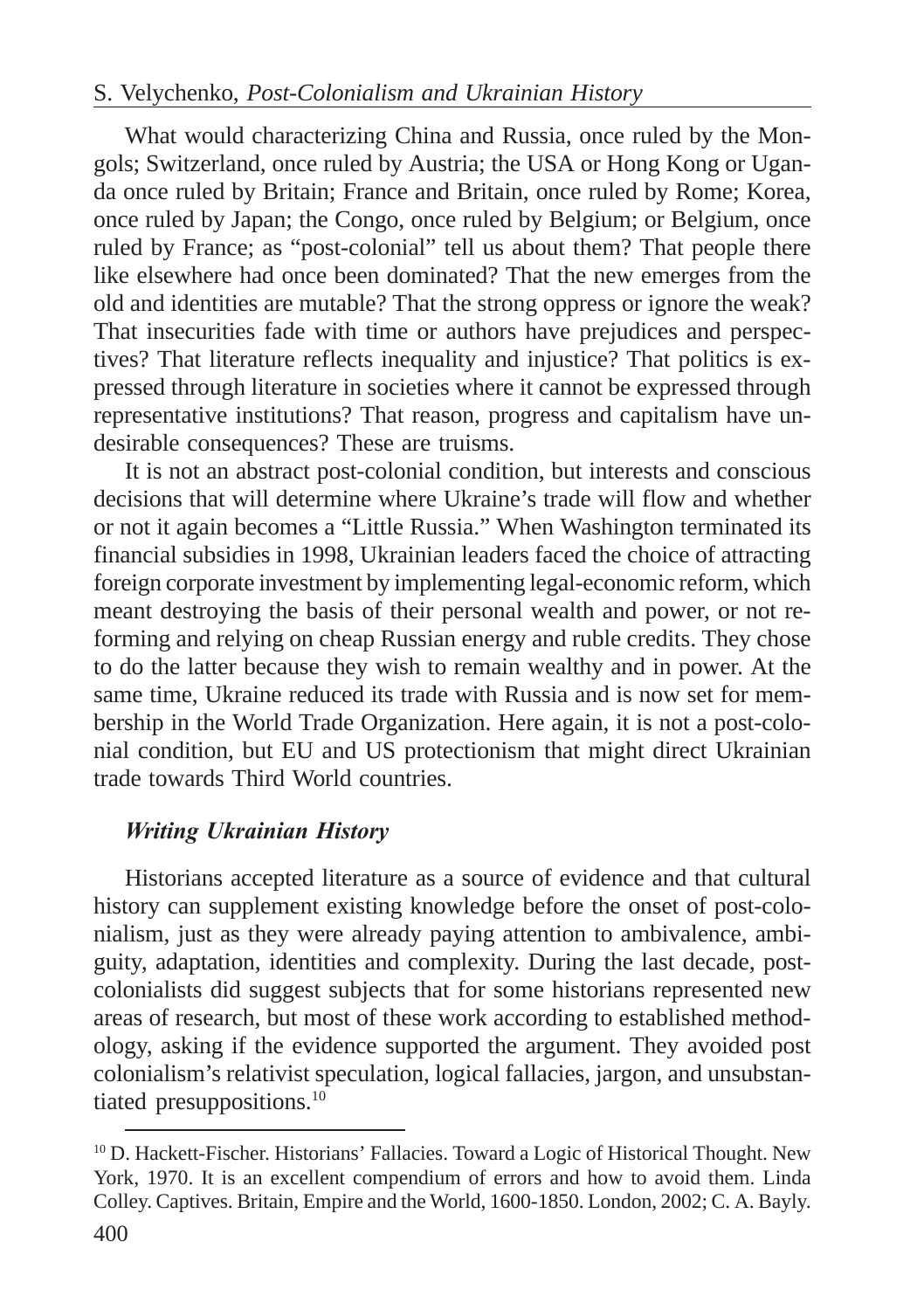In modern Ukrainian historiography, the detrimental consequences of various intellectual debates and political decisions on Ukrainian culture and attitudes towards Ukrainian culture in the Russian empire were established subjects of research well before post-colonialism. National-populists at the beginning of the last century assumed Russian rule was all-pervasive and anti-Ukrainian by definition, while Soviet historians restricted these characteristics to the tsarist regime. A standard popular history of national culture released in 1918, for instance, lists tsarist "anti-Ukrainian" measures ranging from Tsar Alexis's order that Cossacks cut off their distinctive scalp locks in 1654 to a 1895 instruction prohibiting the importation of Ukrainian-language children's books.<sup>11</sup> Today historians like Alexei Miller and Sergei Yekelchyk still draw attention to these cultural aspects of domination and their effects. But, they do not assume that either the tsarist or Soviet regimes were malevolently omnipotent, anti-Ukrainian monoliths or that an ethno-linguistic identity was peoples' only or primary identity. They accordingly study subjects that national-populist inclined historians either overlooked or ignored, such as "Little-Russian" / Ukrainian loyalism, those who "converted" or assimilated to survive or to climb the social ladder and the hybrid products of such collaboration and adaptation.12 By virtue of its subject matter, we could classify this scholarship as post-colonial or as cultural studies. However, it is little, if at all, influenced by post-colonial methodology or preconceptions.

Ukrainian specialists should not only be aware of post colonialism's faults. They might also ask what a methodology that ignores economic power on the spurious grounds that it does not exist can contribute to a critical discussion of whether or not global corporations functioning unchecked in Ukraine will make Ukraine a better place for its people? How should Ukrainians react to post-colonialism's implicit anti-European bias? "Leave this Europe where they are never done talking of Man, yet murder men every-

Empire and Information. Information Gathering and Social Communication in India, 1780-1879. Cambridge UK, 1996, and S. Gruzinski. The Mestizo Mind. London, 2002, are three recent examples of how established rules can be applied to previously unstudied subjects suggested by post-colonialism.

<sup>&</sup>lt;sup>11</sup> I. Ohienko. Ukrainska kultura.  $3<sup>rd</sup>$  ed. Winnipeg, 1970.

<sup>&</sup>lt;sup>12</sup> A. I. Miller. "Ukrainskii vopros" v politike vlastei i russkom obshchestvennom mnenii. St. Petersburg, 2000; S. Yekelchyk. The Body and National Myth: Motifs from the Ukrainian National Revival in the Nineteenth Century // Australian Slavonic and East European Studies. 1993. Vol. 7. No 2.; Idem. Stalin's Empire of Memory. Russian Ukrainian relations in the Soviet Historical Imagination. Toronto, 2004.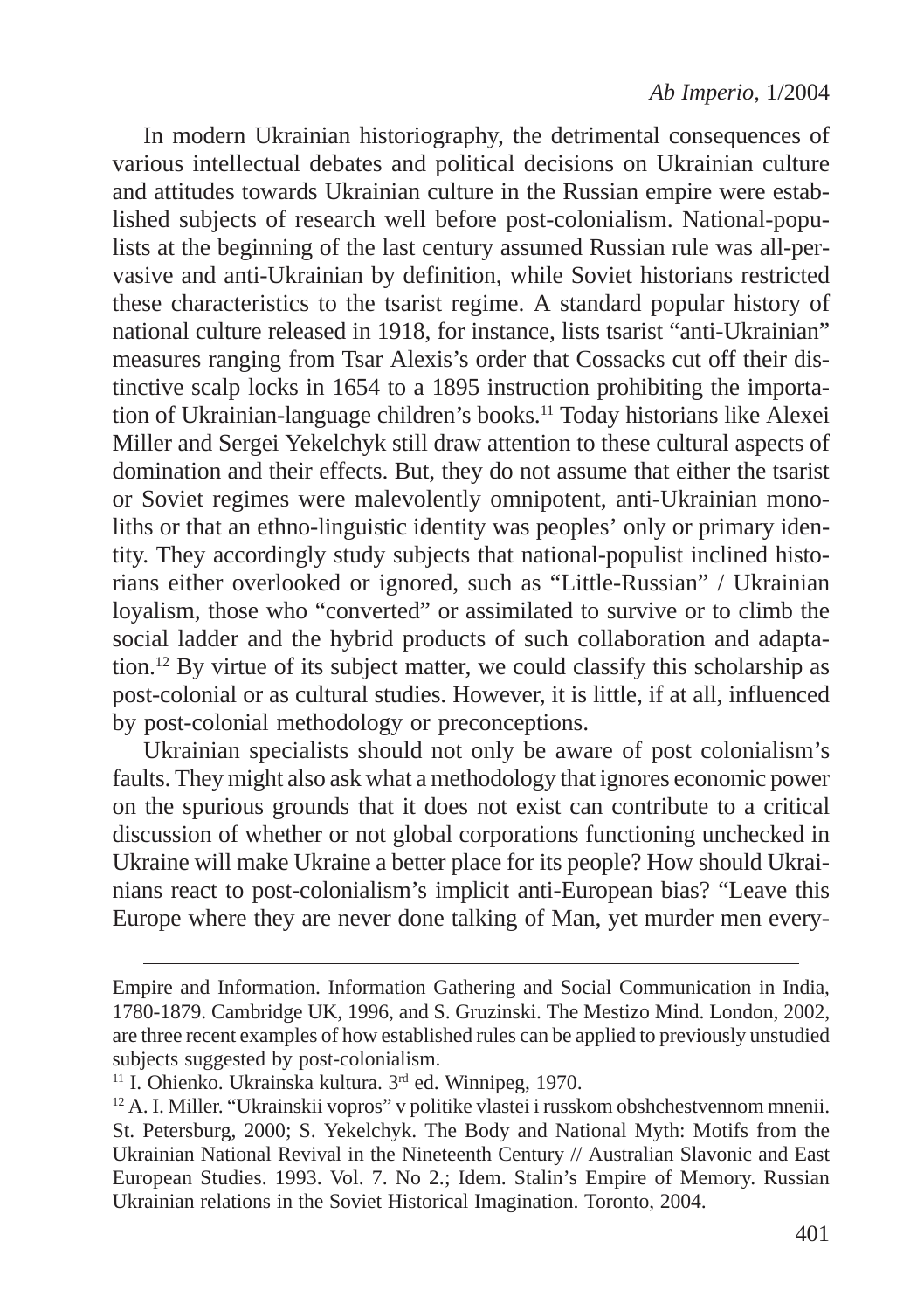where they find them," wrote Frantz Fanon in *The Wretched of the Earth*. "The European game has finally ended." How relevant is a theory claiming that rebirth requires a rejection rather than an emulation of Europe, to "westerners" east of Berlin who wanted to be "European" after 1815 and "to return to Europe" after 1989? Where would Ukraine fit if we accept that the Soviet Union was quintessentially "European" because it was an "Enlightenment" project? Given their past, can Ukrainians celebrate the hybridity, intermingling, indeterminacy, and hodgepodge transformation post-colonialists associate with post-modernity? What are former Soviet citizens to make of Fanon's idea that the *lumpenproletariat* is the true bearer of liberty?

Historians of Ukraine might also look at how modern Irish historians created a non-nationalist version of national history without the benefit postcolonialism.13 After independence those interested received emotional sustenance from nationalist historians who praised Irish heroes and damned "800 years" of villainous English crimes. From the 1970s, before the appearance of post-colonialism, "revisionists" using established empirical methodology have been demonstrating that English-Irish ties were marked by discontinuities, ambiguities, inconsistencies, hybridity, complexity and ambivalence to a degree that nationalists find difficult to admit. They showed that English rule was "not so bad," that Ireland's past had lots of grey areas, that its heroes had blemishes and that its people were more concerned with families, feuds, jobs and prices than a free Ireland. This revisionist interpretation preceded an economic boom that made the issue of England's rule and legacy irrelevant. By the 1990s, the population had shed any collective neurosis it may have suffered because of foreign rule and lost its victim complex. The modern Irish have a politically pro-EU attitude and are European integrationists rather than nationalists. They are concerned with the mundane problems of urban blight, unemployment and drug abuse, which they share with other modern countries, and for which they blame the government or transnational corporations – not "imperial legacies." 14 All of which illustrates George Bernard Shaw's quip that, "A healthy nation is as unconscious of its nationality as a healthy man of his bones." Today, only radical Republicans, left-wing artists and some literati dwell

<sup>&</sup>lt;sup>13</sup> G. Boyce, A. Day (Eds.). The Making of Modern Irish History. London, 1996; C. Brady (Ed.). Interpreting Irish History. Dublin, 1994; J. J. Lee. Ireland 1912-1985. Dublin, 1989.

<sup>14</sup> S. Howe. Ireland and Empire. Oxford, 2000.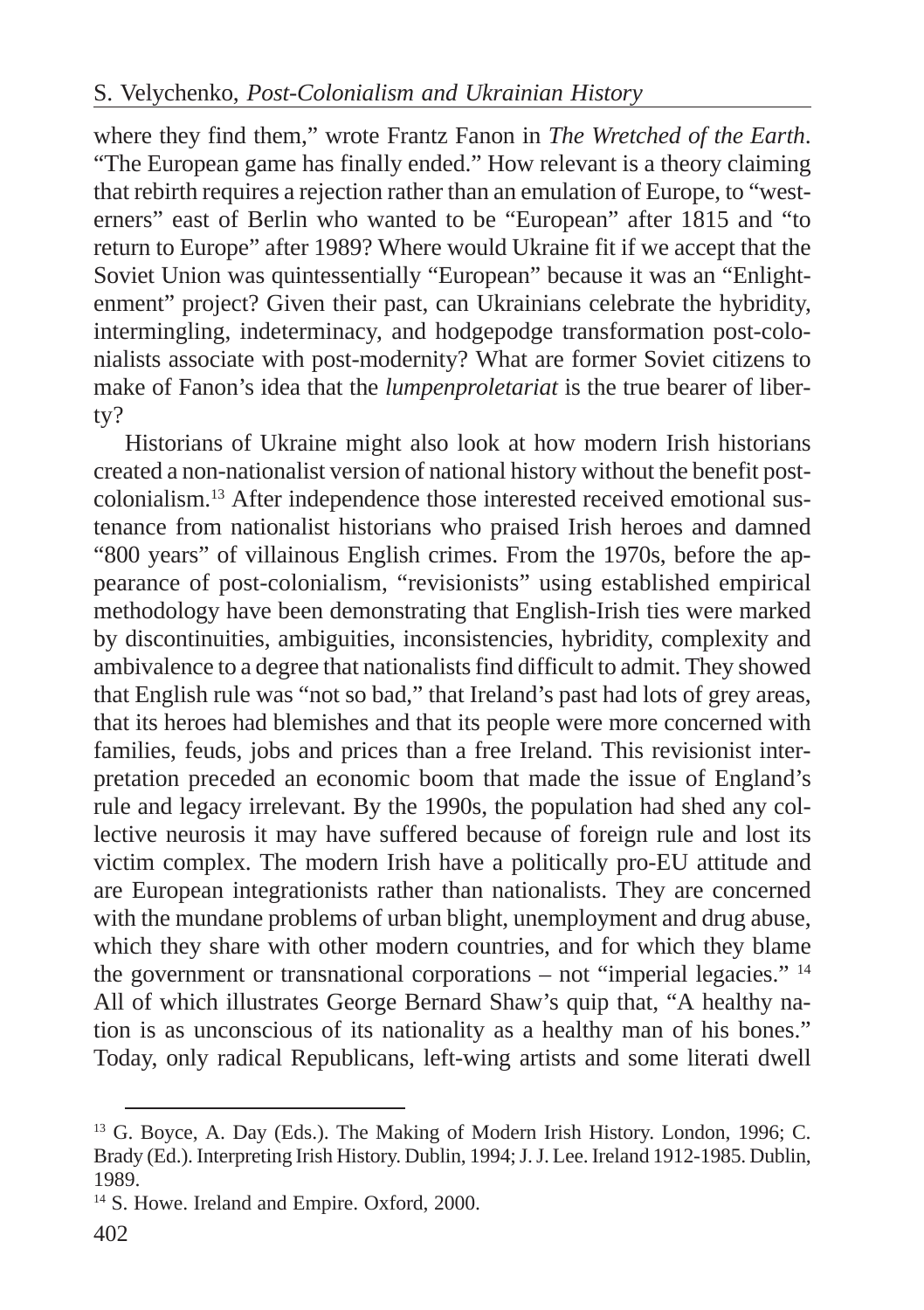upon British rule in terms of post-colonialism and see the Irish as an embattled disadvantaged post-colonial people. What they write is hard to read and whether it would edify or educate non-specialists who might be able to read it is open to doubt.

Scholars should not be deterred from rigorous empirical investigation by intellectual fads like post-colonialism. There is no reason why historians of Ukraine should give it much attention and not leave it to literary scholars no longer interested in questions of genre, medium, technique, and convention. For a comparative perspective historians should not look to Third World countries, but to newly independent European countries that have overcome legacies of dependency over the last century. Studies by Oskar Halecki on the Kalmar and Lublin Unions, by Andreas Kappelar on Ukrainian and Lithuanian national movements, and by Velychenko on Scotland and Ukraine are examples of such an approach.15 Linda Colley's brilliant recent book, meanwhile, is a superb example of how to study the relationship between literary and artistic representations, on the one hand, and coercive power and colonial intent, on the other, using established methodological rules.16

A. J. P Taylor urged us to be skeptical about Marxists because they claimed universal validity for generalizations derived from isolated examples – textile workers in Lancashire cotton mills and Paris in 1789. Similarly, post colonialists make universal generalizations from events in nineteenth-century French Algeria and British Bengal. Like Marxism post-colonialism is seriously flawed. Post colonialists have identified some subjects that for some historians represent new fields for research. Some of them have become experts in the manipulators of erudite jargon and, like Marshall Sahlins, publish books on the cultural aspects of domination that totally ignore basic rules of evidence.17 However, such "texts" are bound to go the way of augury and Stalin's *Short Course.* There is no reason for historians interested in cultural aspects of domination to abandon rules of

<sup>&</sup>lt;sup>15</sup> O. Halecki. Unia Polski z Litwą a Unia Kalmarska // Studia historyczne ku czci Stanisława Kutrzeby. Kraków, 1936; A. Kappeler. Die ukrainische und litauische Nationalbewegung: ein Vergliech // Ukraina: Kultura spadshchyna svidomist derzhavnist. Kyiv, 1998. S. 281-90; S. Velychenko. Empire, Loyalism, and Minority Nationalism in Great Britain and Imperial Russia, 1707-1914 // Comparative Studies in Society and History. 1997. No. 3. Pp. 413-441; reprinted in: V. Kravchenko, S. Velychenko (Eds.). Rossia et Britannia. Special edition of Skhid-Zakhid. 2001. No. 4.

<sup>&</sup>lt;sup>16</sup> Colley. Op. Cit.

<sup>&</sup>lt;sup>17</sup> Windschuttle. Op. Cit. Pp. 253-284 painstakingly analyzes his work page by page.